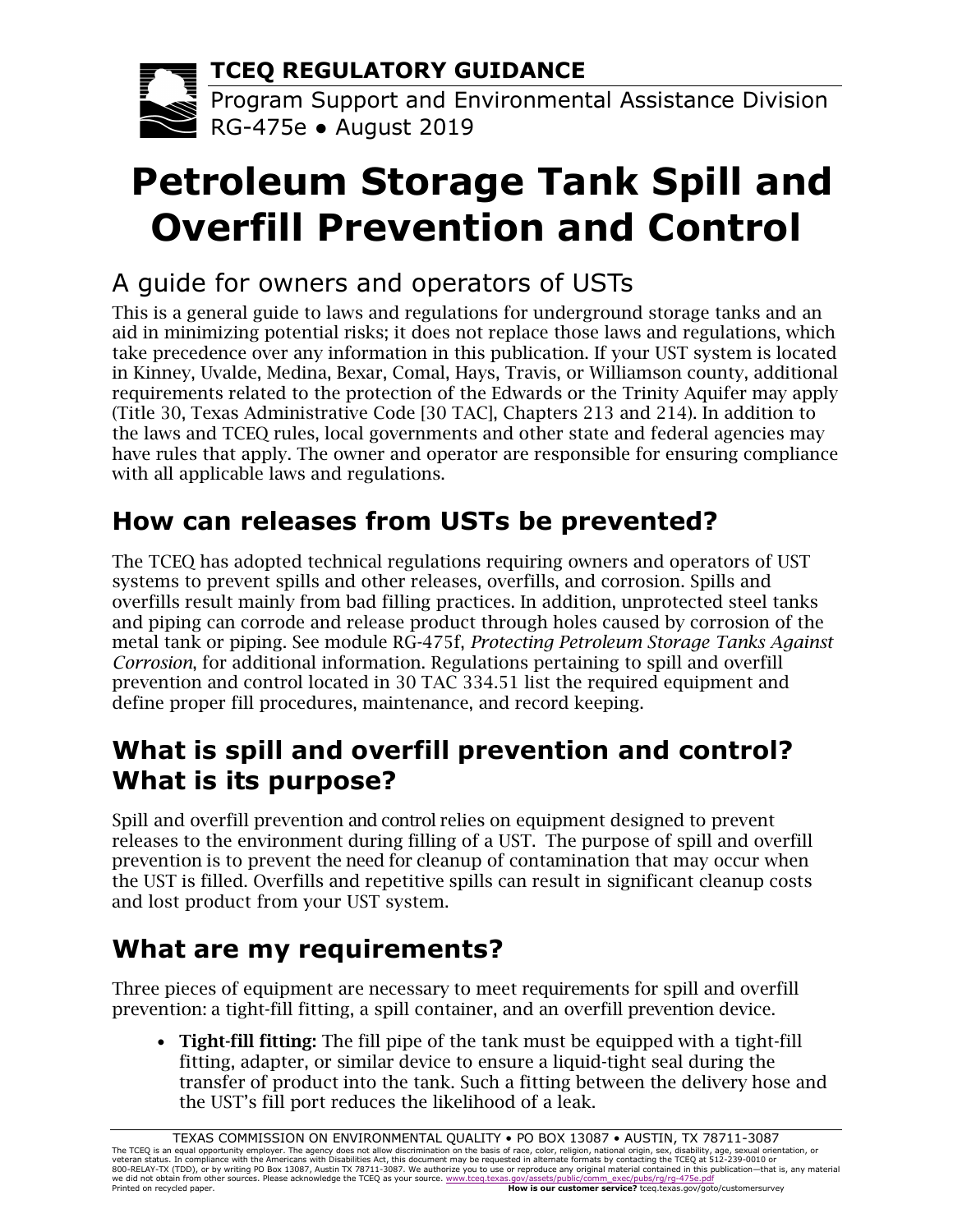- Spill container equipment: The fill tube must either be fitted with a spill bucket or enclosed in a liquid-tight manway, riser, or sump. The spill bucket must be designed to minimize entry of surface water, groundwater, or any other substance. Facilities with vapor-recovery equipment may have a vaportight drain valve. Spill-containing equipment catches any product from the delivery hose and is located at ground level, surrounding the tight-fill fitting. Spill buckets should be kept clear of debris and liquid at all times.
- Overfill prevention device: Each tank is required to have a valve or other device that will prevent overfilling of the tank. There are three basic options:
	- automatic shutoff.
	- automatic flow restrictor (may not be used as overfill prevention if installed or replaced after September 1, 2018), or
	- audible alarm with flow restrictor or automatic shutoff.

#### **What are spill buckets?**

A spill bucket, also known as a *spill-containment manhole* or a *catchment basin,* is a bucket sealed around the fill pipe (see Figure 1). Try to keep water, sediment, and spilled product out of spill buckets, and pump out the spill bucket to dispose of any debris, liquid, or sediment properly. If the liquid contains fuel or chemicals, it could be considered a hazardous waste and should be disposed of properly. If sumps are required to be liquid tight, then water must be removed. If the spill buckets are not liquid tight, you may need to remove water to meet corrosion protection requirements (see RG-475f for more information).



*Figure 1. Spill bucket.*

Manufacturers equip spill buckets with either pumps or drains to remove liquid. See Figure 2.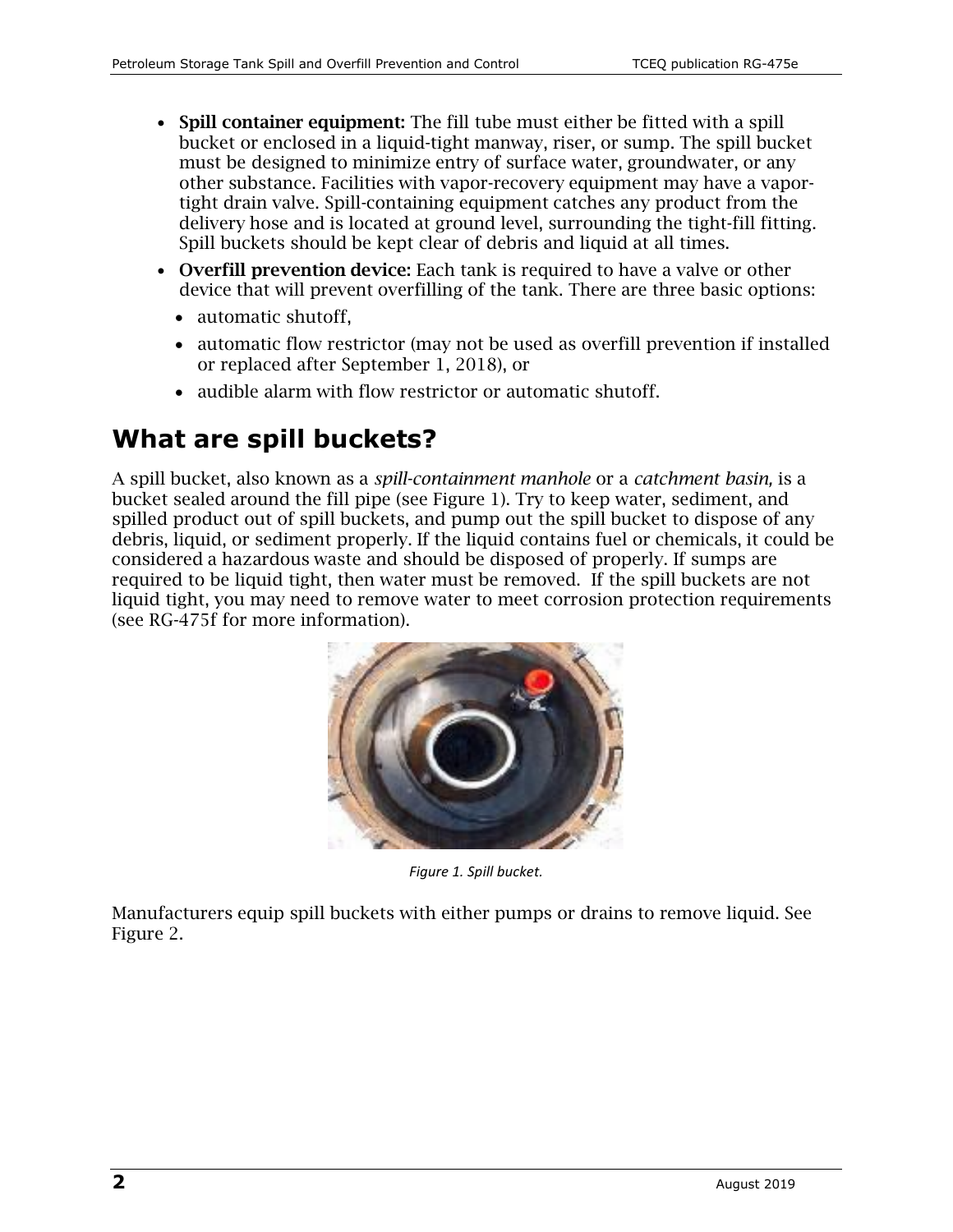

*Figure 2. Spill bucket with a drain valve.*

### **What is an automatic shutoff?**

An automatic shutoff stops flow of product into the tank at a preset level (never more than 95 percent of the tank volume). The most common shutoff devices have a flapper or float (Figure 3) which rises as the tank is filled. Then, when the liquid reaches the preset level, the flapper or float shuts off the flow (Figure 4). The shutoff is most commonly installed in the drop tube.



*Figure 3. Automatic shutoff device Figure 4. Automatic shutoff device with the float down and the fill valve open. with the float up and the fill valve closed.*

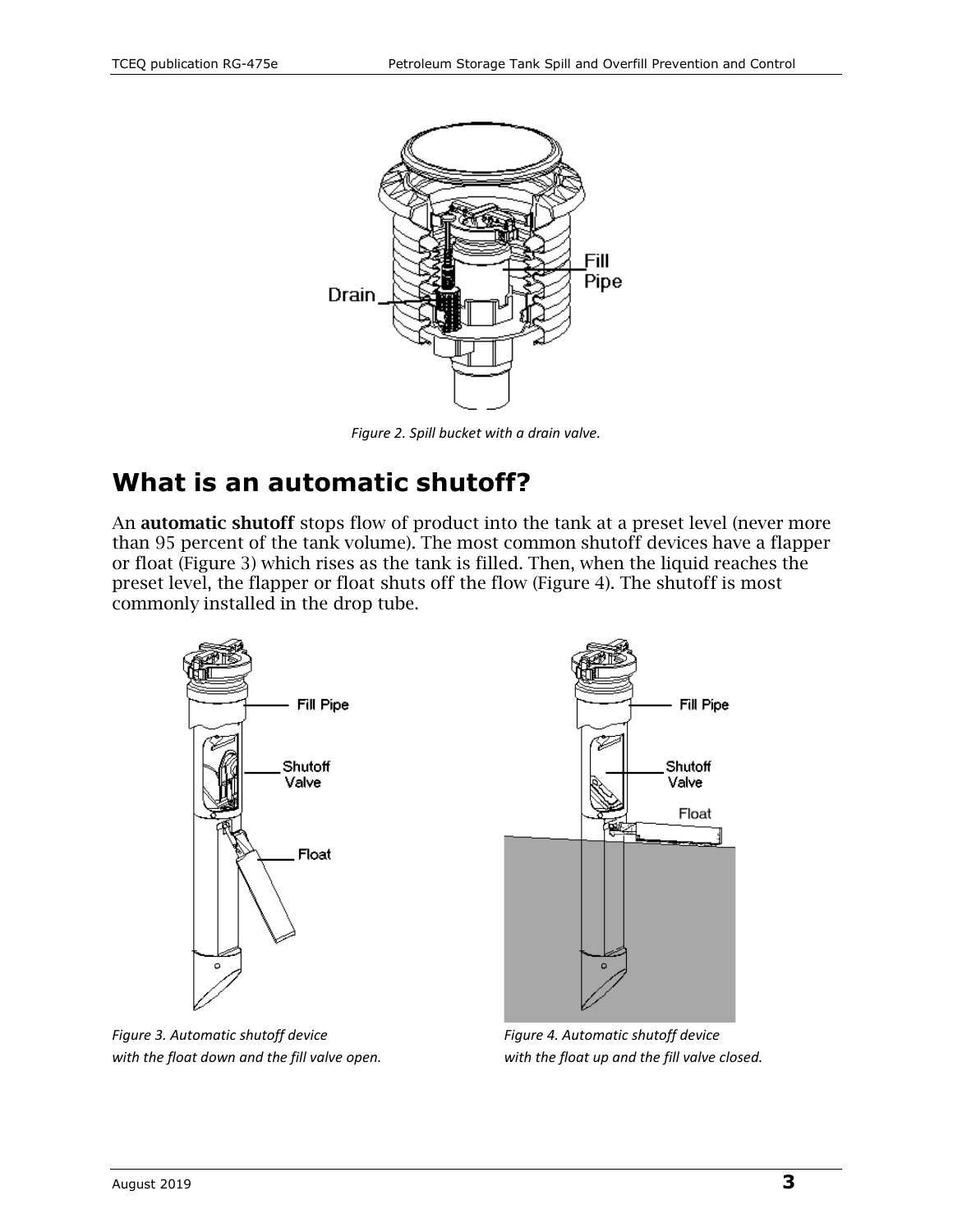#### **What is an automatic flow restrictor?**

An **automatic flow restrictor** must restrict flow to the tank above a preset level which never exceeds 90 percent of the volume of the tank. A ball-float valve (Figures 5 and 6), the most common flow restrictor, is usually installed in the vent line or in a separate, dedicated portal, such as an ATG probe riser or Stage I vapor recovery riser. Automatic flow restrictors are no longer allowed to be used as overfill prevention when installed or replaced after September 1, 2018.



*Figure 5. The ball float valve with the ball at the Figure 6. The ball float valve rises as the bottom of the cage and the vent line open. product rises. The ball eventually seats The product is below the cage. in the vent line and restricts vapor flowing* 

*out of the vent before the tank is full.*

## **Can I use an audible alarm as an overfill device?**

An audible alarm (Figure 7) that is emitted when the level reaches 90 percent of the tank's volume may be used as an overfill device if used in conjunction with either a flow restrictor or shutoff set at 98 percent of the tank volume.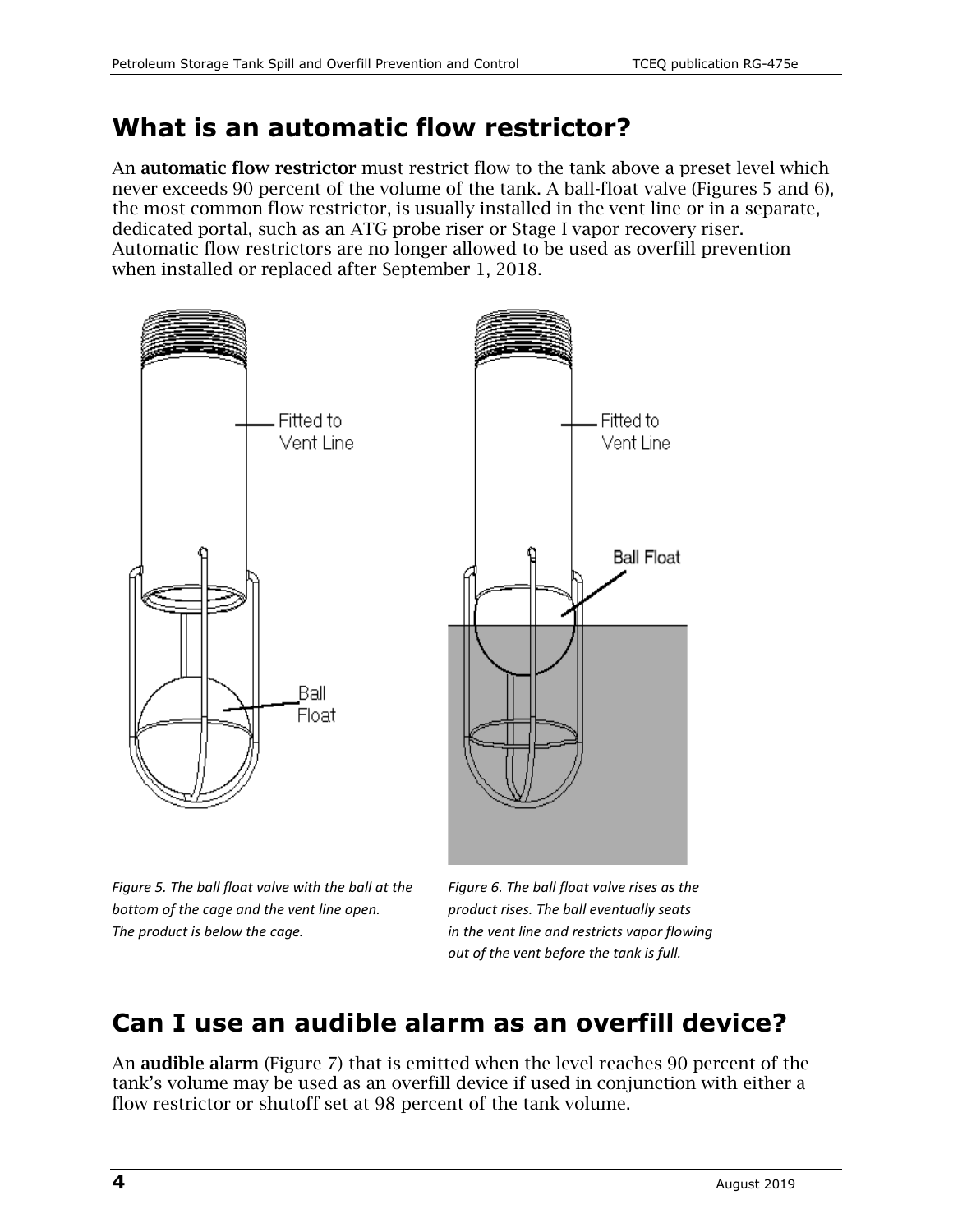

*Figure 7. Overfill alarm.*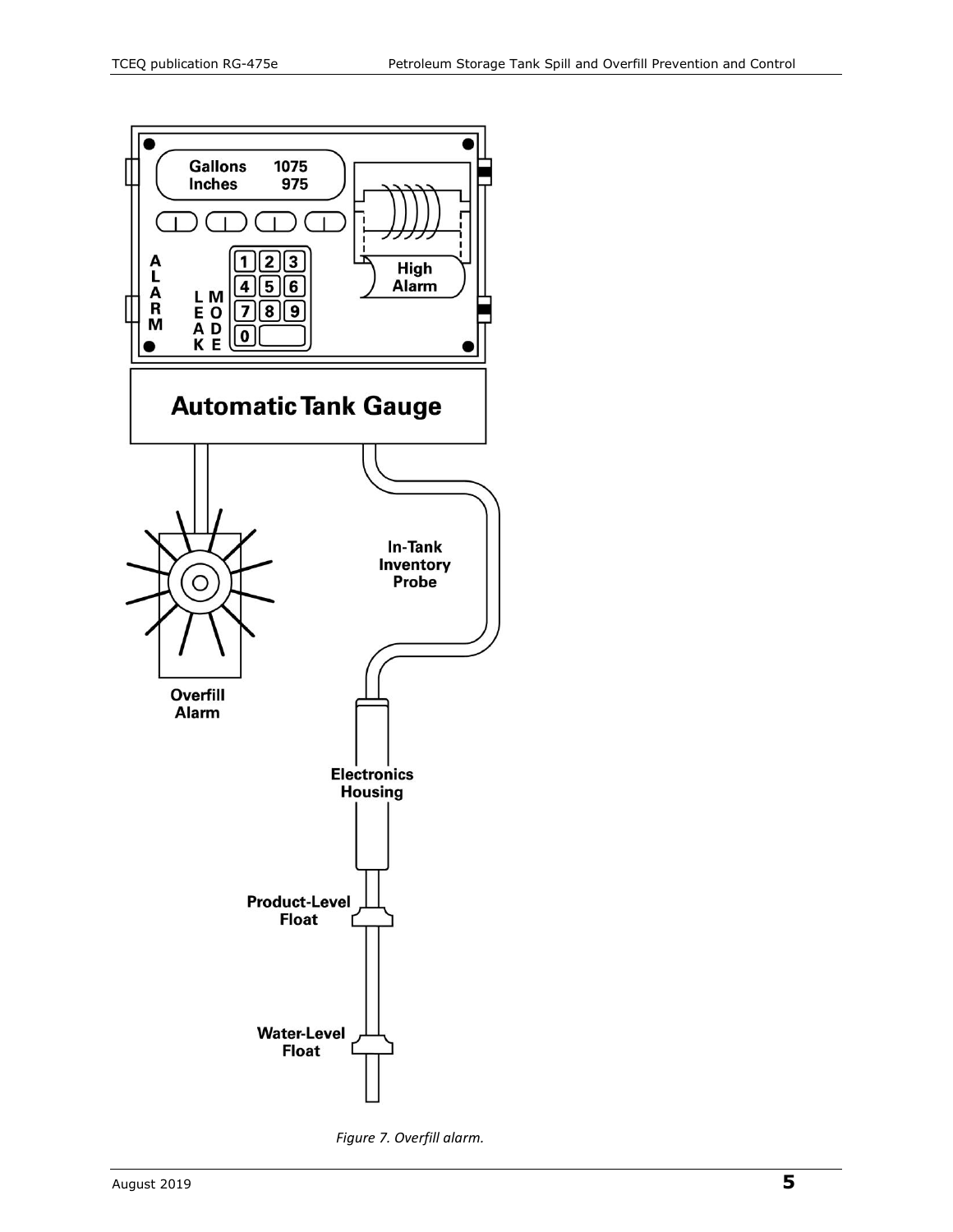#### **How often do I need to inspect spill prevention equipment?**

All spill containers need to be regularly inspected to ensure they are free of debris and liquid and do not have any damage. Currently, facilities are required to conduct this inspection at least once every 60 days.

Beginning January 1, 2021, all facilities are required to conduct 30-day walkthrough inspections of their spill prevention equipment. The owner or operator should make sure that the spill container's sides and bottoms and any penetration points are liquid tight. Remove any liquids or debris found during the inspection within 96 hours of discovery and properly dispose of it. To document compliance with this requirement, keep a logbook with the date of inspection, the result, and name of the person performing the inspection. A sample inspection form is included with this document.

During a 30-day walkthrough inspection:

- Remove any liquid and debris within 96 hours and properly dispose of it.
- Make sure the fill pipe does not have any obstructions and that the cap fits securely.
- If there is double-walled spill prevention, check for leaks in the interstitial area.

### **What other inspections are required?**

In addition to conducting 30-day walkthrough inspections of spill prevention equipment, you must also conduct annual walkthrough inspections of your other containment sumps.

While conducting the annual walkthrough inspection:

- Check all the containment sumps for damage, leaks, or evidence of potential releases.
- For USTs built after January 1, 2009, and any containment sump used for interstitial monitoring, if the sumps have secondary containment, ensure that they are liquid tight and check for leaks in the interstitial area.
- For USTs built before January 1, 2009, and not used for interstitial monitoring of piping, if the sumps are single-walled, check for functioning cathodic protection if the metal components in the sump are in contact with water. Remove any liquid and debris within 96 hours and properly dispose of it.

If you receive product deliveries at frequencies greater than 30 days, then you may conduct your walkthrough inspection prior to each delivery. Make sure to keep records of each delivery and walkthrough inspection.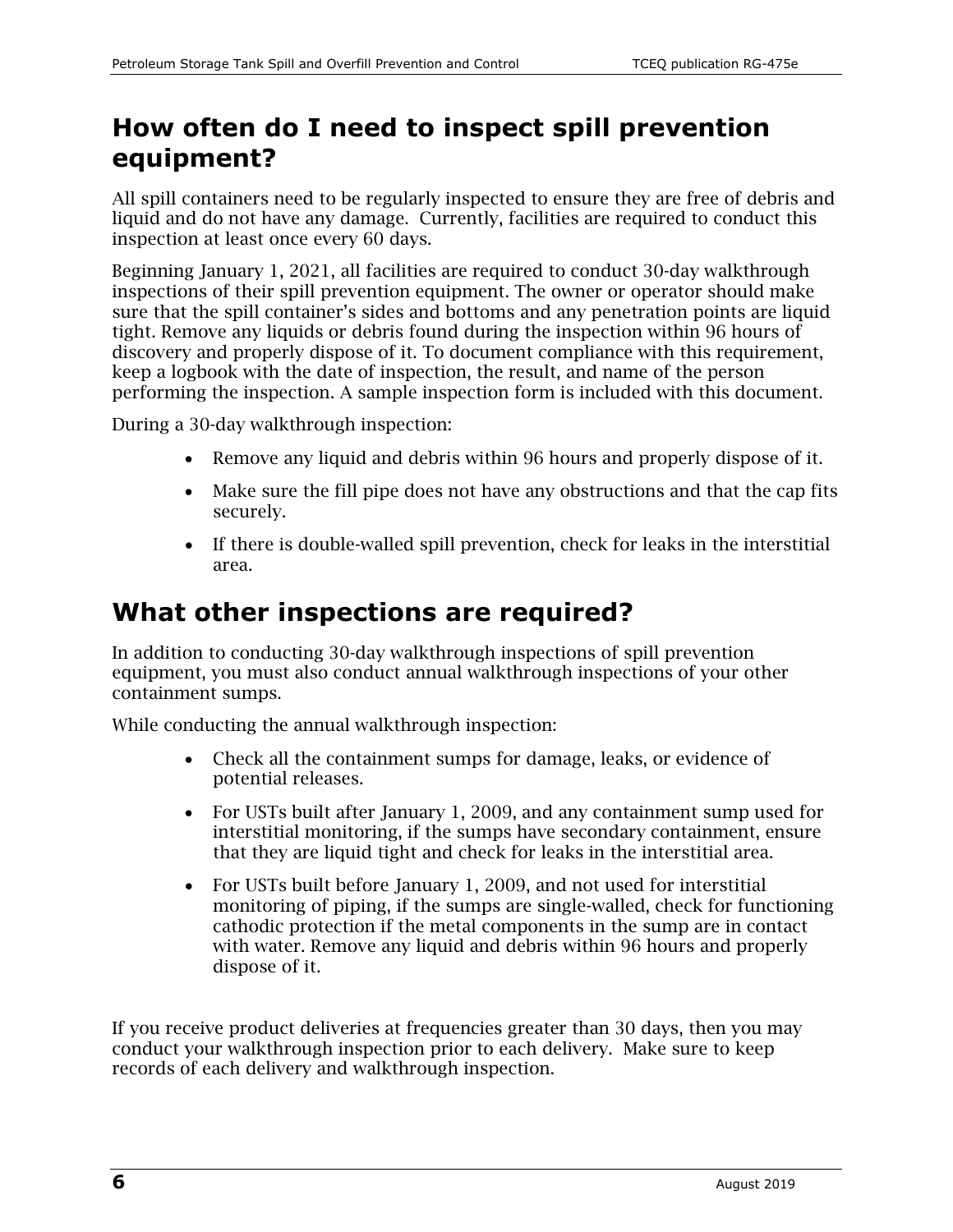### **Exceptions**

Certain UST systems are not required to be equipped with the spill and overfill prevention equipment. These exceptions include facilities that do not exceed 25 gallons per transfer, and UST systems that are equipped with alternative equipment that has been reviewed and approved by the agency.

# **What records do I need to keep?**

Generally, you need to keep records to document you're operating your UST system in compliance with applicable rules. No later than January 1, 2021, maintain documentation for the 30-day and annual walkthrough inspections. Keep installation records for the UST system, including documentation of the overfill-prevention device, as long as the equipment is in use.

# **Where do I find more information?**

The complete requirements for spill and overfill prevention may be found at 30 TAC 334. 48(h) and 334.51.

See the EPA publication *UST Systems: Inspecting and Maintaining Sumps and Spill Buckets*, EPA 510-R-05-001, available online at [<www.epa.gov/ust/ust-systems](https://www.epa.gov/ust/ust-systems-inspecting-and-maintaining-sumps-and-spill-buckets-practical-help-and-checklist)[inspecting-and-maintaining-sumps-and-spill-buckets-practical-help-and-checklist>](https://www.epa.gov/ust/ust-systems-inspecting-and-maintaining-sumps-and-spill-buckets-practical-help-and-checklist).

Search for TCEQ publications online at [<www.tceq.texas.gov/publications>](http://www.tceq.texas.gov/publications). For confidential environmental compliance assistance for small businesses and local governments, contact Small Business and Local Government Assistance via the hotline at 800-447-2827 or online at [<www.TexasEnviroHelp.org>](http://www.texasenvirohelp.org/).